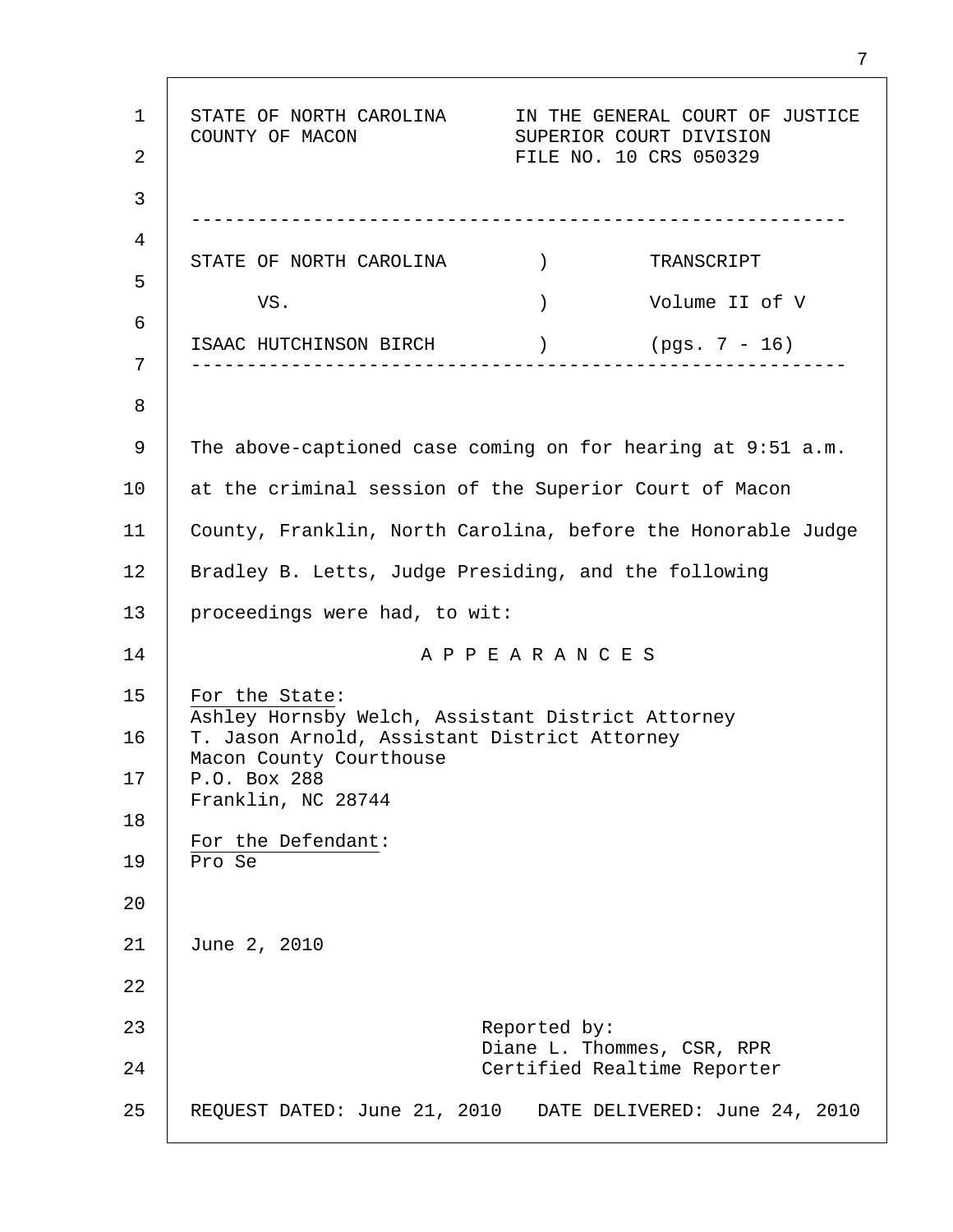| $\mathbf 1$ | MS. HORNSBY WELCH: Your Honor, on the add-on                |  |
|-------------|-------------------------------------------------------------|--|
| 2           | docket, Margin No. 1, your Honor, he wanted to address the  |  |
| 3           | judge about a continuance.                                  |  |
| 4           | The State is not opposed to that, 6/28. I believe           |  |
| 5           | he wanted to talk about his attorney.                       |  |
| 6           | THE COURT: Good morning, Mr. Birch.                         |  |
| 7           | MR. BIRCH: Good morning.                                    |  |
| 8           | Did I speak to you yesterday? Yes.                          |  |
| 9           | What did you want to do about an attorney?                  |  |
| 10          | MR. BIRCH: Well, I want to seek counsel. As far             |  |
| 11          | as exactly what I'm going to do, I'm not a hundred percent  |  |
| 12          | sure yet.                                                   |  |
| 13          | THE COURT: Did you want to hire your own, or did            |  |
| 14          | you want a court-appointed --                               |  |
| 15          | MR. BIRCH: I haven't come to that decision either.          |  |
| 16          | Most likely if I do, it will be hired.                      |  |
| 17          | THE COURT: I'm going to -- well, do you want to go          |  |
| 18          | ahead and apply today and we can appoint somebody, and then |  |
| 19          | if you decide to hire someone --                            |  |
| 20          | MR. BIRCH: I'm not ready to do that at this time,           |  |
| 21          | sir.                                                        |  |
| 22          | You had mentioned yesterday that you had put in a           |  |
| 23          | writ or -- excuse me -- a waiver of counsel, and I would    |  |
| 24          | like to do a verbal retraction on that, please.             |  |
| 25          | THE COURT: A verbal retraction?                             |  |
|             |                                                             |  |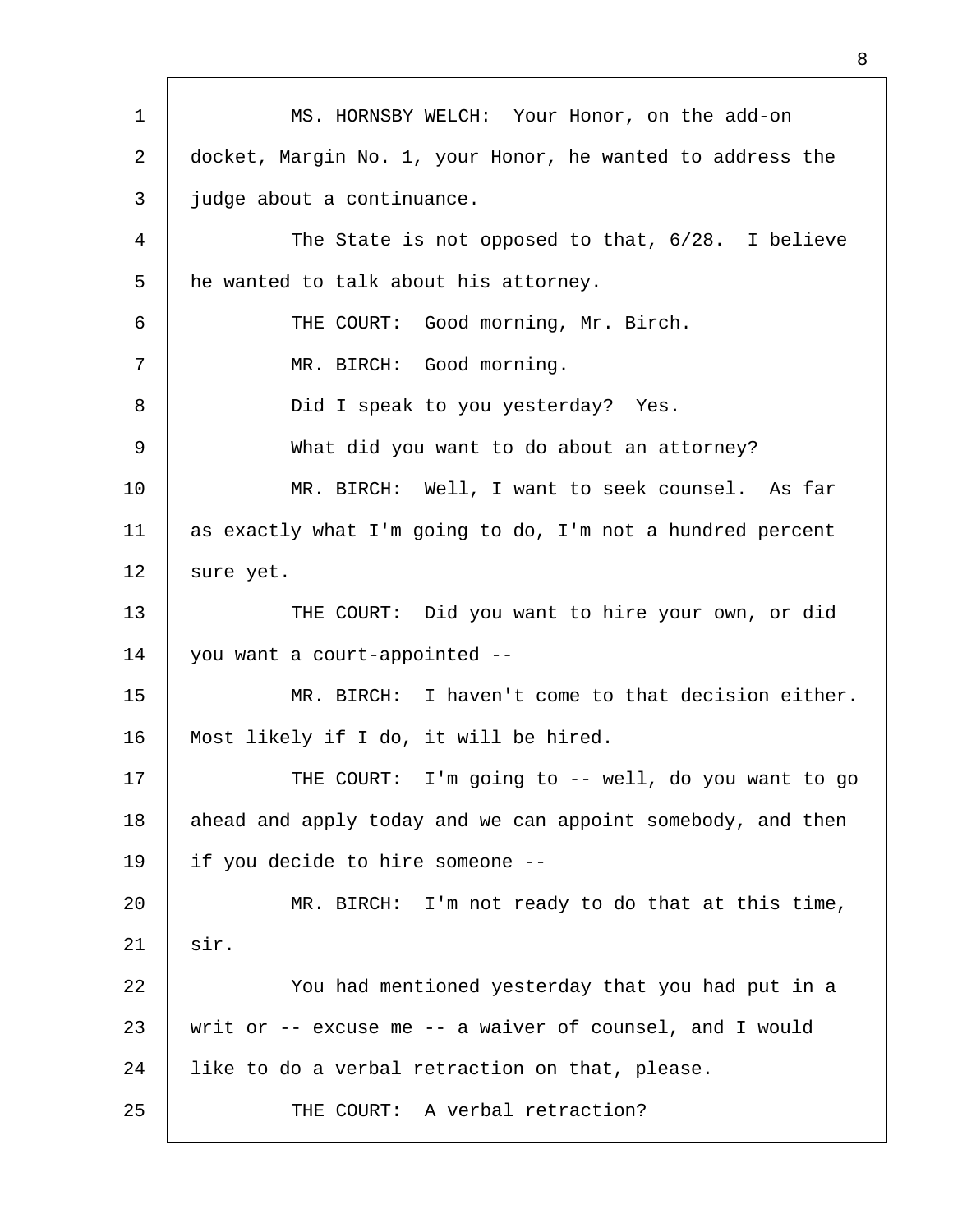| 1  | MR. BIRCH: Uh-huh. That's State versus Elliott,             |  |
|----|-------------------------------------------------------------|--|
| 2  | 49 NC Appellate.                                            |  |
| 3  | THE COURT: Mr. Birch, did you want to hire your             |  |
| 4  | own attorney?                                               |  |
| 5  | MR. BIRCH: I'm not sure. I do want to seek                  |  |
| 6  | counsel.                                                    |  |
| 7  | THE COURT: Do you want the Court to appoint you a           |  |
| 8  | lawyer, or do you want to hire your own attorney?           |  |
| 9  | MR. BIRCH: I'm not sure about whether I'm going to          |  |
| 10 | hire one, and I don't think I want a court-appointed one.   |  |
| 11 | THE COURT: Let's just deal with one issue, and              |  |
| 12 | that's the court-appointed. Do you want me to appoint you   |  |
| 13 | an attorney from the Court?                                 |  |
| 14 | MR. BIRCH: Not at this time.                                |  |
| 15 | THE COURT: Then I'm going to ask that you sign a            |  |
| 16 | waiver of a court-appointed counsel, not a hired attorney.  |  |
| 17 | MR. BIRCH: May I see the form?                              |  |
| 18 | THE COURT: Of course. Come on up.                           |  |
| 19 | Mr. Birch, all that says is that you're just                |  |
| 20 | waiving the opportunity for court-appointed counsel at this |  |
| 21 | time. Now, circumstances may change. And when you -- if     |  |
| 22 | you would let me finish, please. Circumstances may change,  |  |
| 23 | so as you go to attempt to hire an attorney, if you're not  |  |
| 24 | able to, we can always make that inquiry. It's always done  |  |
| 25 | anew.                                                       |  |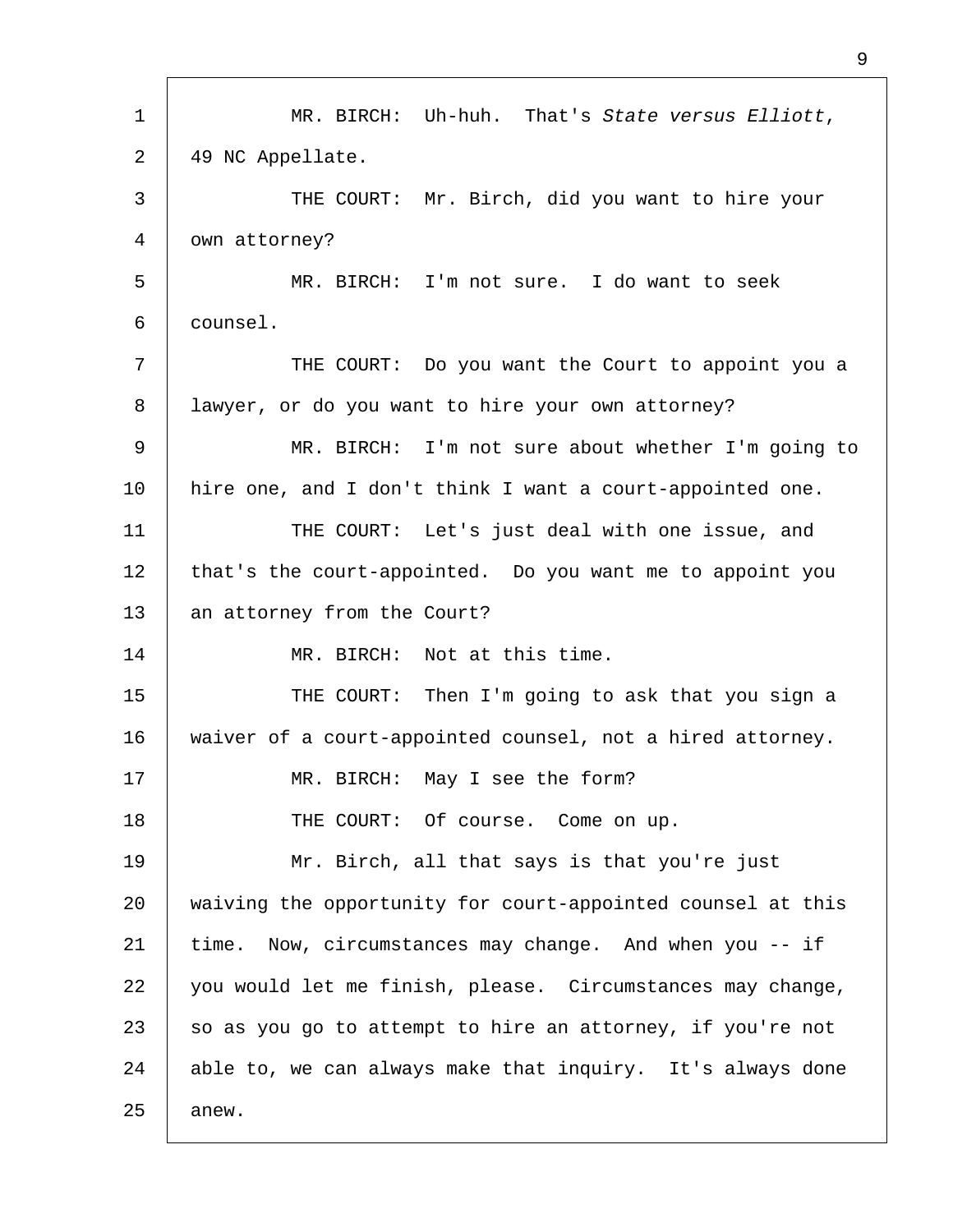1 2 3 4 5 6 7 8 9 10 11 12 13 14 15 16 17 18 19 20 21 22 23 24 25 So if you decide you're not able to hire an attorney, we can certainly reconsider a court-appointed attorney. MR. BIRCH: I definitely understand that. The only thing I'm in opposition to, sir, is the certificate of judge. Right here it says, "Defendant has voluntarily, knowingly and intellectually -- intelligently elected in open court to be tried in this action." I don't know if you have read my paperwork or not, what I have filed -- THE COURT: I did read it yesterday. MR. BIRCH: Okay. And just by the nature of that, I don't -- I don't feel comfortable with signing that. Because you're going to sign this in conjunction with me, correct, if I were to sign it? THE COURT: Yes. Okay. All right. So I'll just -- I guess we can have this conversation for a long time, but I just need to get your response. Are you asking me to appoint you a court-appointed attorney? MR. BIRCH: No, I am not. Not at this time. THE COURT: Mr. Birch, are you able to hear and understand me? MR. BIRCH: Yes, I am. THE COURT: Are you now under the influence of any alcohol, drugs, or narcotics?

10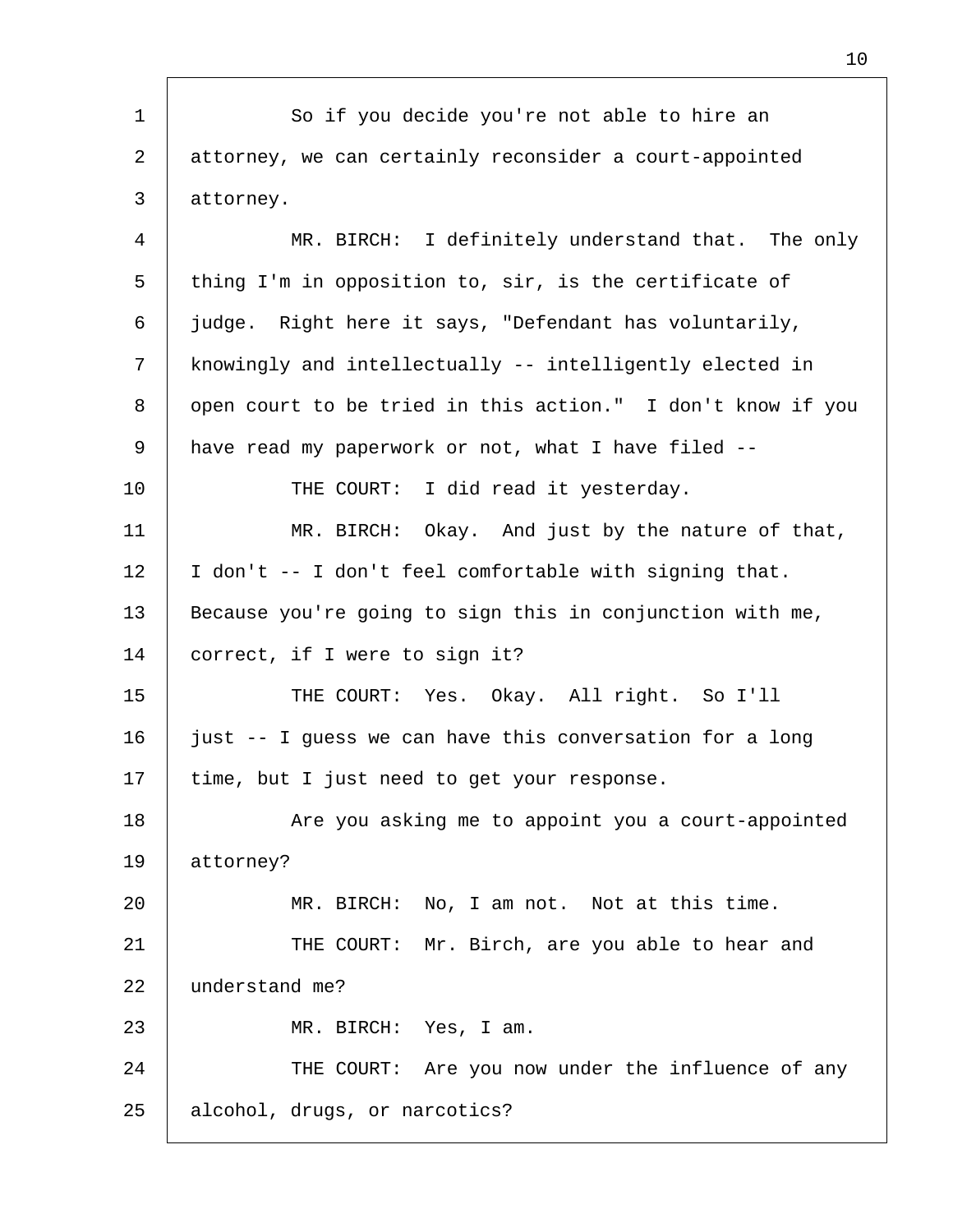| 1           | No.<br>MR. BIRCH:                                            |  |  |
|-------------|--------------------------------------------------------------|--|--|
| 2           | THE COURT:<br>And how old are you, sir?                      |  |  |
| 3           | 34.<br>MR. BIRCH:                                            |  |  |
| 4           | THE COURT:<br>Have you completed high school?                |  |  |
| 5           | MR. BIRCH: Yes.                                              |  |  |
| 6           | THE COURT: And I don't mean this inappropriately,            |  |  |
| 7           | but are you able to read and write?                          |  |  |
| 8           | MR. BIRCH:<br>Yes.                                           |  |  |
| $\mathsf 9$ | THE COURT: And do you suffer from any mental or              |  |  |
| 10          | physical handicaps that I need to be made aware of?          |  |  |
| 11          | Not that I'm aware of.<br>MR. BIRCH:                         |  |  |
| 12          | THE COURT: Okay. Good.                                       |  |  |
| 13          | Do you understand that you have the right to be              |  |  |
| 14          | represented by an attorney?                                  |  |  |
| 15          | MR. BIRCH: Yes. I understand that's a Sixth                  |  |  |
| 16          | Amendment right according to the Bill of Rights.             |  |  |
| 17          | THE COURT: Do you understand that you may request            |  |  |
| 18          | a lawyer be appointed for you if you're not able to hire a   |  |  |
| 19          | lawyer, and one will be appointed if you cannot afford to    |  |  |
| 20          | pay for one?                                                 |  |  |
| 21          | MR. BIRCH: Yes, I do.                                        |  |  |
| 22          | THE COURT: Do you understand that if you decide to           |  |  |
| 23          | represent yourself, you must follow the same rules of        |  |  |
| 24          | evidence and procedure that a lawyer appearing in this court |  |  |
| 25          | must follow?                                                 |  |  |

Г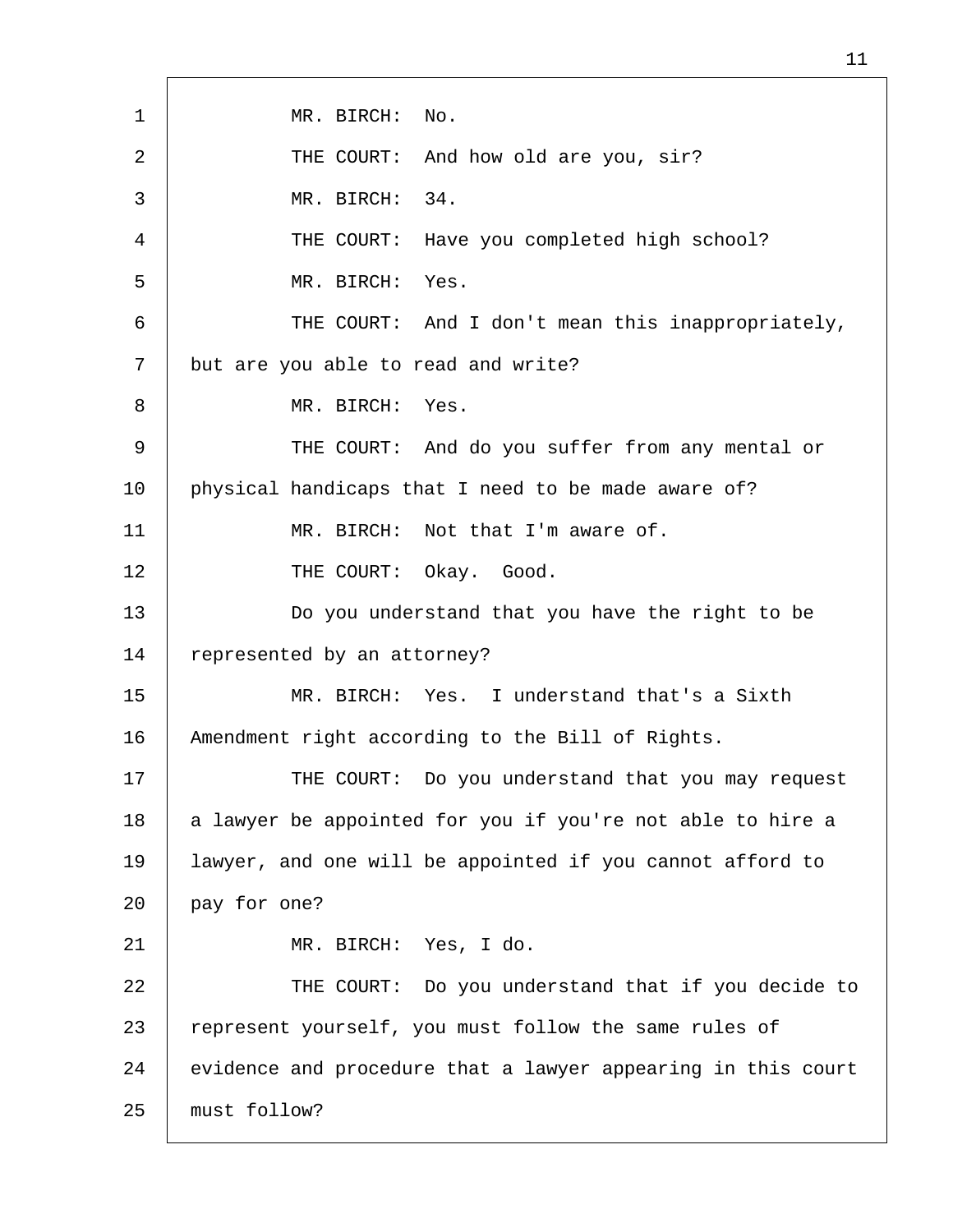| $\mathbf{1}$ | MR. BIRCH: I do have a question to that as far as            |  |
|--------------|--------------------------------------------------------------|--|
| 2            | like Haines vs. Kerner and several other Supreme Court cases |  |
| 3            | in regard to form versus function.                           |  |
| 4            | THE COURT: Well, I'll just simply ask the question           |  |
| 5            | again.                                                       |  |
| 6            | Do you understand that if you decide to represent            |  |
| 7            | yourself, you must follow the same rules of evidence and     |  |
| 8            | procedure that a lawyer appearing in this court must follow? |  |
| 9            | MR. BIRCH: I don't really understand that.                   |  |
| 10           | THE COURT: All right. Do you understand if you               |  |
| 11           | decide to represent yourself, the Court will not give you    |  |
| 12           | legal advice concerning defenses, jury instructions, or      |  |
| 13           | other legal issues that may be raised in the trial?          |  |
| 14           | MR. BIRCH: Yes, sir.                                         |  |
| 15           | THE COURT: Do you understand that I must act as an           |  |
| 16           | impartial judge in this case?                                |  |
| 17           | MR. BIRCH: Yes, I do.                                        |  |
| 18           | That I will not be able to offer you<br>THE COURT:           |  |
| 19           | legal advice, and I must treat you the same as I would treat |  |
| 20           | an attorney, just as I would not offer legal advice to the   |  |
| 21           | district attorney?                                           |  |
| 22           | MR. BIRCH: I understand that.                                |  |
| 23           | THE COURT: Do you understand that you're charged             |  |
| 24           | with driving while impaired, and if you're convicted of that |  |
| 25           | charge, you can be imprisoned for a maximum punishment of    |  |

Г

12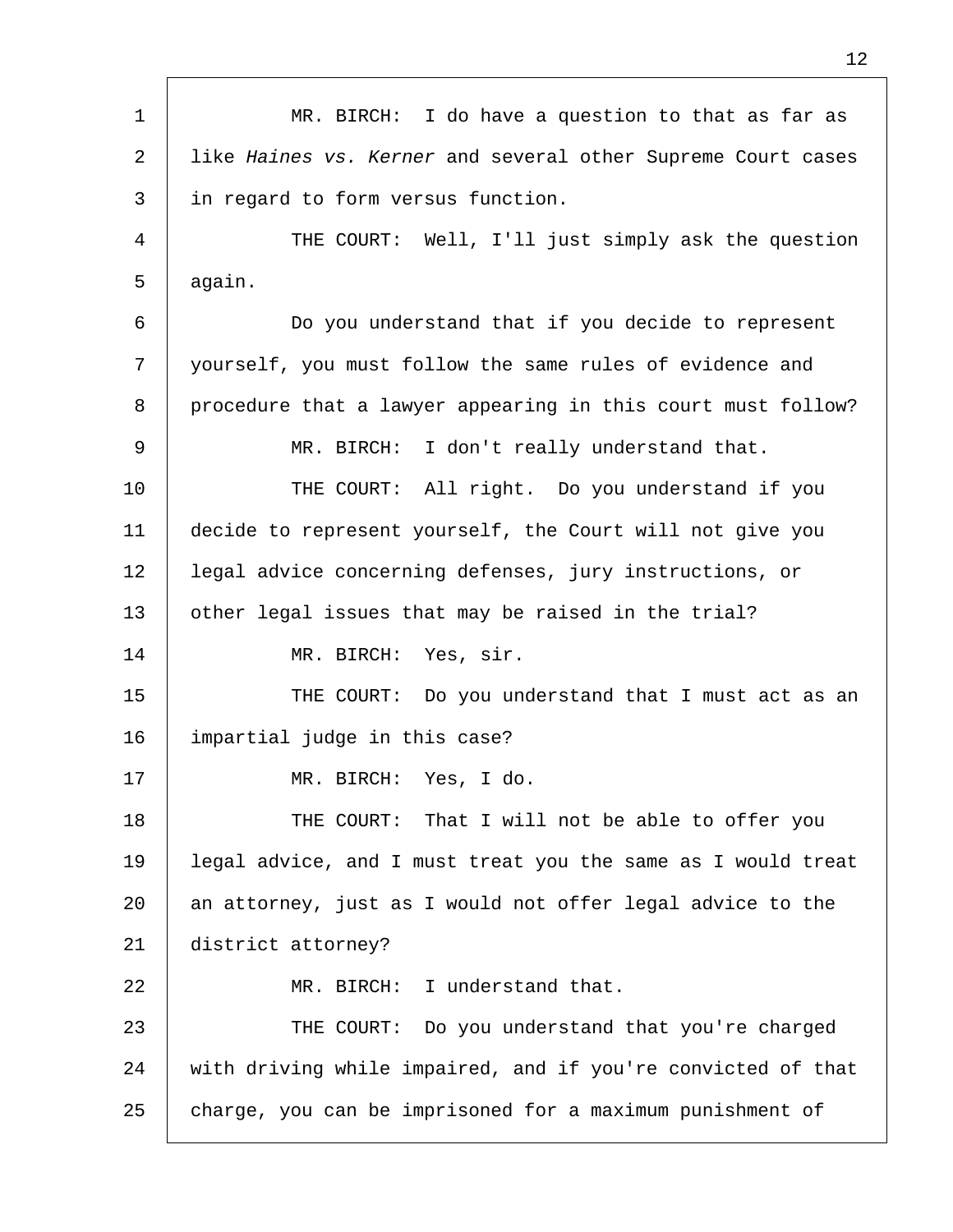| $\mathbf 1$ | two years in the Department of Corrections?                |  |
|-------------|------------------------------------------------------------|--|
| 2           | MR. BIRCH: I understand that.                              |  |
| 3           | THE COURT: With all these things in mind, do you           |  |
| 4           | wish to ask me any questions about anything that I've just |  |
| 5           | said to you?                                               |  |
| 6           | MR. BIRCH: What are the sentencing guidelines?             |  |
| 7           | Where are those found?                                     |  |
| 8           | THE COURT: Sentencing guidelines?                          |  |
| 9           | Yeah.<br>MR. BIRCH:                                        |  |
| 10          | THE COURT:<br>$15(a)$ .                                    |  |
| 11          | MR. BIRCH: $15(a)?$                                        |  |
| 12          | THE COURT: Uh-huh. And with driving matters,               |  |
| 13          | that's also in Chapter 20.                                 |  |
| 14          | MR. BIRCH: Chapter 20?                                     |  |
| 15          | THE COURT: Yes, sir.                                       |  |
| 16          | Now, Mr. Birch, with all these things in mind, do          |  |
| 17          | you waive your right to a court-appointed attorney?        |  |
| 18          | MR. BIRCH: I do not have desire at this time to            |  |
| 19          | have a court-appointed attorney.                           |  |
| 20          | THE COURT: That's fine. And it's my understanding          |  |
| 21          | that you refuse to sign the waiver of court-appointed      |  |
| 22          | attorney today.                                            |  |
| 23          | MR. BIRCH: Yes, because I am in opposition to the          |  |
| 24          | certificate of judge.                                      |  |
| 25          | THE COURT: I will note your objection. I will              |  |
|             |                                                            |  |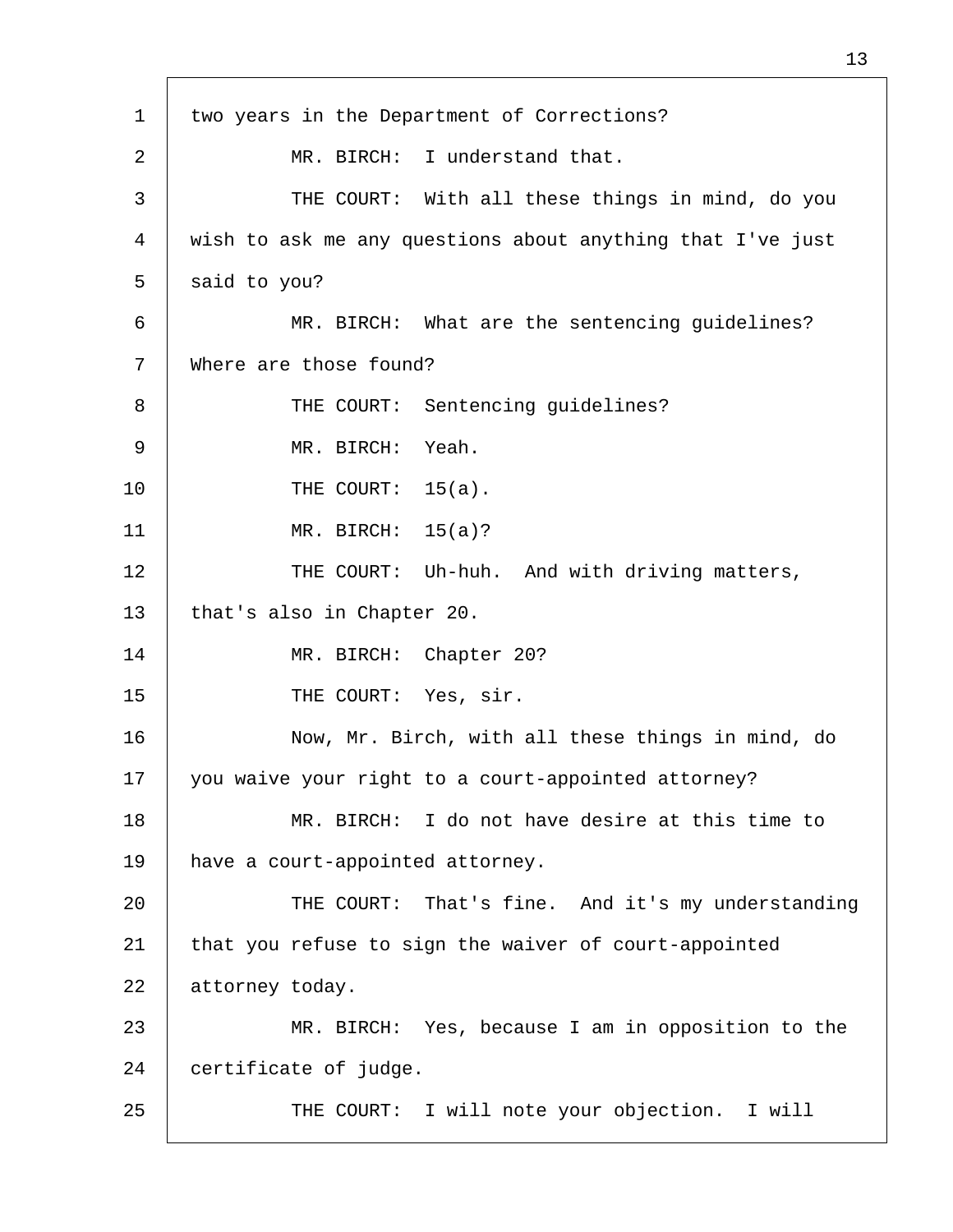| $\mathbf 1$    | enter the waiver without your signature and over your      |  |  |
|----------------|------------------------------------------------------------|--|--|
| 2              | objection.                                                 |  |  |
| 3              | Now, what day do you have in July for this                 |  |  |
| $\overline{4}$ | gentleman, give him some time to hire an attorney?         |  |  |
| 5              | MS. HORNSBY WELCH: We have got the June 28th date,         |  |  |
| 6              | and then after that we have got a September the 27th date. |  |  |
| 7              | June 28th or September the 7th?<br>THE COURT:              |  |  |
| 8              | MR. BIRCH: September the 7th would be more                 |  |  |
| 9              | appropriate for me.                                        |  |  |
| 10             | THE COURT: I'm sorry. September 27th.                      |  |  |
| 11             | MR. BIRCH: September 27th would be better for me,          |  |  |
| 12             | sir.                                                       |  |  |
| 13             | THE COURT: 9/27. We'll see you back on that day.           |  |  |
| 14             | MR. BIRCH: All right. Thank you.                           |  |  |
| 15             | Thank you.<br>THE COURT:                                   |  |  |
| 16             | (Whereupon, the proceedings were                           |  |  |
| 17             | concluded at 9:58 a.m.)                                    |  |  |
| 18             |                                                            |  |  |
| 19             |                                                            |  |  |
| 20             |                                                            |  |  |
| 21             |                                                            |  |  |
| 22             |                                                            |  |  |
| 23             |                                                            |  |  |
| 24             |                                                            |  |  |
| 25             |                                                            |  |  |
|                |                                                            |  |  |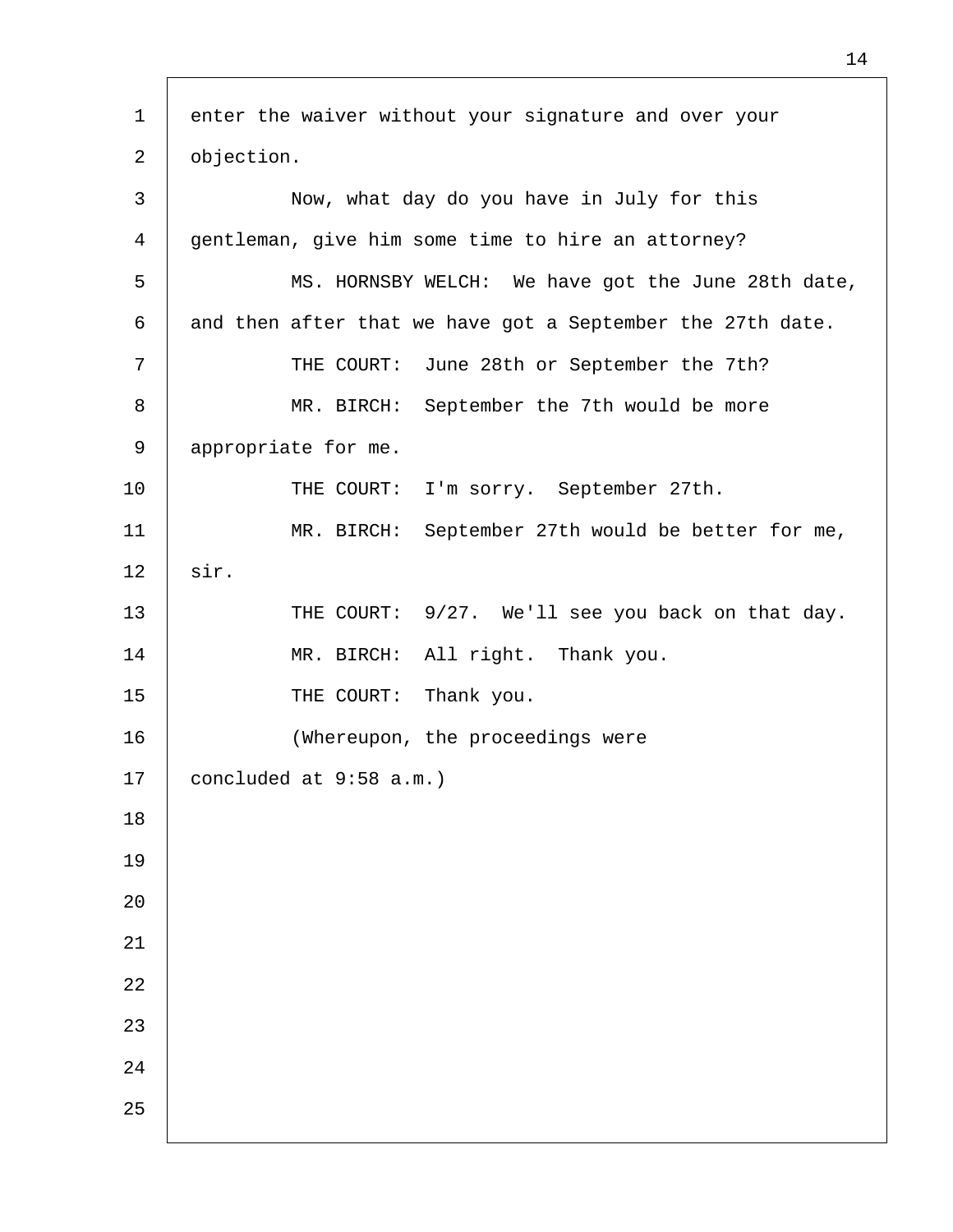| 1  | CERTIFICATE                                                  |
|----|--------------------------------------------------------------|
| 2  |                                                              |
| 3  |                                                              |
| 4  | STATE OF NORTH CAROLINA<br>$\left( \right)$                  |
| 5  | COUNTY OF MACON<br>$\mathcal{C}$                             |
| 6  |                                                              |
| 7  | I, DIANE L. THOMMES, the officer before whom the             |
| 8  | foregoing proceeding was taken, do hereby certify that said  |
| 9  | proceeding, pages 7 through 14, inclusive, is a true and     |
| 10 | correct and verbatim transcript of said proceeding.          |
| 11 | I further certify that I am neither counsel for,             |
| 12 | related to, nor employed by any of the parties to the action |
| 13 | in which this proceeding was heard; and further, that I am   |
| 14 | not a relative or employee of any attorney or counsel        |
| 15 | employed by the parties thereto, and am not financially or   |
| 16 | otherwise interested in the outcome of the action.           |
| 17 |                                                              |
| 18 | $310$<br>$1.7$                                               |
| 19 | Diane L. Thommes, CSR, RPR                                   |
| 20 | Certified Realtime Reporter<br>Official Reporter             |
| 21 |                                                              |
| 22 |                                                              |
| 23 |                                                              |
| 24 |                                                              |
| 25 |                                                              |